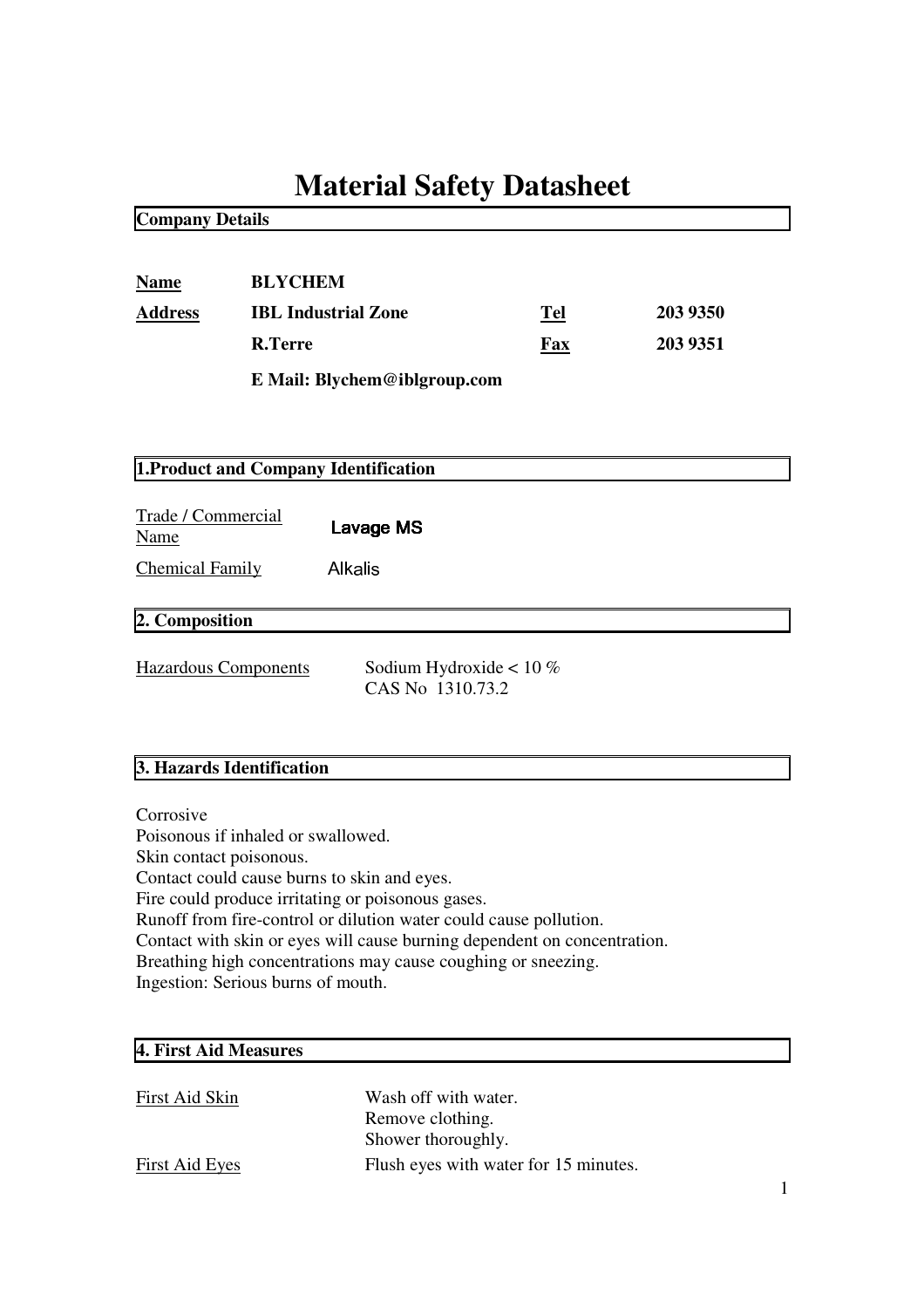Hold eyelids open while washing. First Aid Ingested Do not induce vomiting. First Aid Inhalation Remove from contaminated area. Give oxygen. CPR if indicated.

## **5. Fire Fighting Measures**

Flammability: Not flammable

Extinguishing Media: Not flammable-In the vent of a fire due to other causes the product is compatible with water, foam, carbon dioxide or dry powder extinguishers.

Exposure Hazards: None known

Protective Equipment: Fire-fighters should wera self-contained breathing apparatus and suitable protective clothing including gloves and eye/face protection

Hazardous combustion products: Toxic and irritate fumes may be given off when heated to decomposition.

## **6. Accidental Release Measures**

Full protective clothing including breathing apparatus Dilute (substance may be washed to drain with a lot of water) PRECAUTIONS: Restrict access to area. Provide adequate protective equipment and ventilation. Remove sources of heat and flame. Notify occupational and environmental authorities. SPILL OR LEAK: Do not touch spilled material. Stop leak if you can do it without risk. Use water spray to reduce vapours.

## **7. Handling And Storage**

Handling: Avoid contact with skin and eyes. Wear suitable protective clothing, gloves and eye/face protection. Always add the product to water(not vice versa) Storage: Store in original containers in a cool, dry place. Avoid extremes of temperature.

#### **8. Exposure Controls/Personal Protection**

#### Occupational Exposure Limits NA

Controls The control measures appropriate for a particular worksite depend on how this material is used and on the extent of exposure.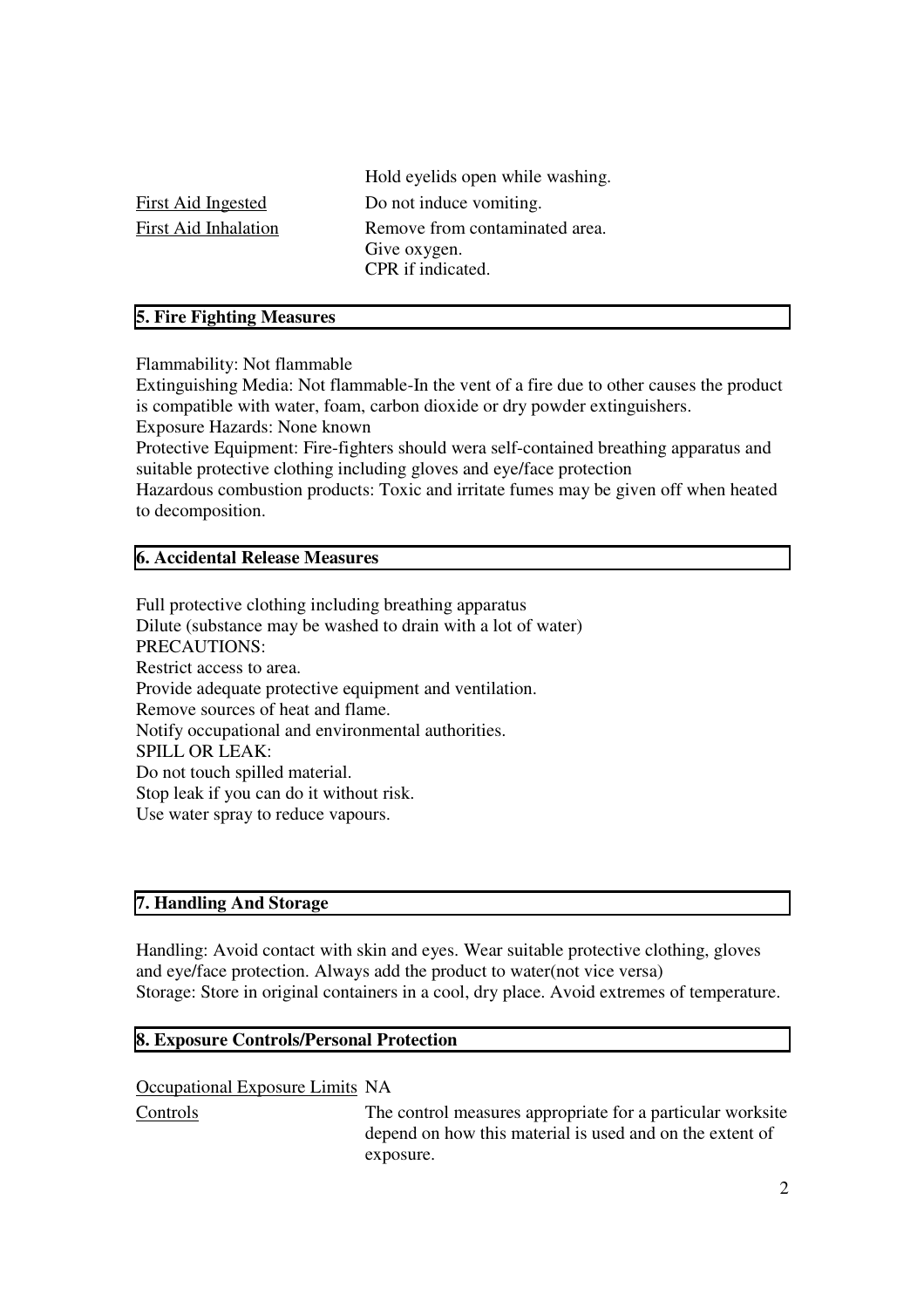|                            | Have a safety shower/eye wash fountain readily available<br>in the immediate work area                                                                                                                                               |
|----------------------------|--------------------------------------------------------------------------------------------------------------------------------------------------------------------------------------------------------------------------------------|
| <b>Personal Protection</b> | Wear suitable personal protection equipment, including<br>chemical safety goggles & face shield, boots, imperious<br>gloves, coveralls, & respiratory protection.<br>Have appropriate equipment available for use in<br>emergencies. |

# **9. Physical & Chemical Properties**

Colourless liquid pH as neat: 11.5 – 12.5.

# **10. Stability And Reactivity**

| Conditions to Avoid    | Risk of violent reaction.                                                                          |
|------------------------|----------------------------------------------------------------------------------------------------|
| Incompatible Materials | Reactivity: Strong acid - reacts violently with alkalis, and<br>most metals evolving hydrogen gas. |
| $\sim$ $\cdot$         |                                                                                                    |

**Other** 

#### **11. Toxicological Information**

Eyes: Corrosive-Causes severe burns or permanent damage Skin: Causes severe burns Inhalation: severe irritant, may cause pulmonary oedema Ingestion: causes severe burns

## **12. Ecological Information**

The anionic surfactants are more than 90% biodegradable The only potential hazard is from the alkalinity of the product

| 13. Disposal Considerations      |                                                                                                                                                              |  |
|----------------------------------|--------------------------------------------------------------------------------------------------------------------------------------------------------------|--|
| Disposal Method Product          | We recommend that you contact the authorities in charge<br>or approved waste disposal companies which will advise<br>you on how to dispose of special waste. |  |
| <b>Disposal Method Packaging</b> | Disposal in accordance with local legal provisions.                                                                                                          |  |

## **14. Regulatory Information**

EEC Hazard Classification Corrosive